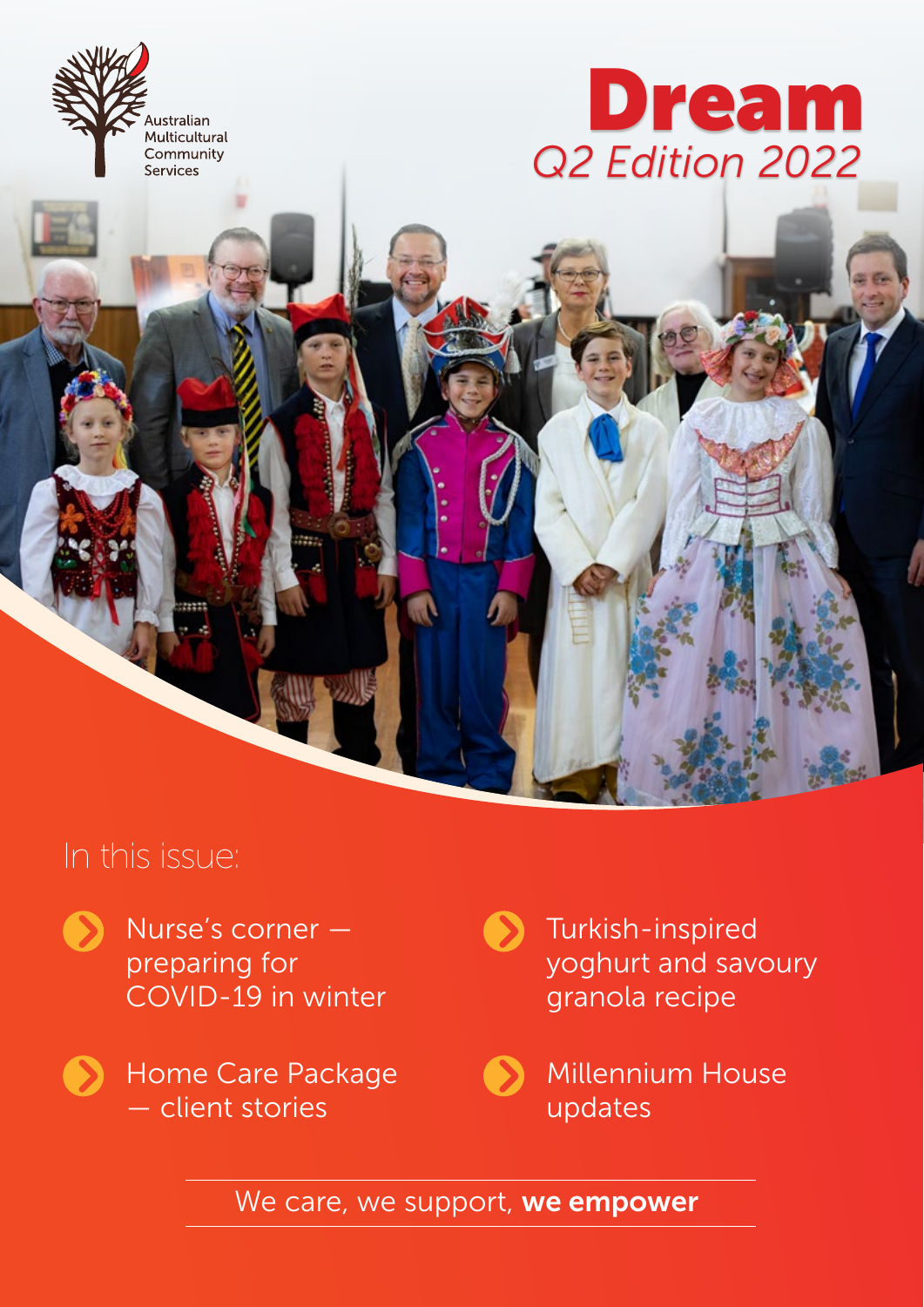## Welcome

This newsletter's theme is "dream," in views of moving forward and reaching our goals. Life throws many curveballs. The pandemic has taught us that. However, if we stop learning, we're going backwards.

In March, we celebrated 10 years of partnership with Uniting Vic. Tas for the Centre-based Day Respite Program. In May, we welcomed a \$1.8m election pledge by A Matthew Guy Liberals and Nationals Government to assist with the renovations of Millennium House. Minister for Multicultural Affairs, The Honourable Ros Spence MP and Katie Hall MP, Member for Footscray and Parliamentary Secretary for Multicultural Affairs, also announced a \$500,000 grant. These accomplishments will help AMCS

continue to improve the lives of the most vulnerable in our community.

We could not have attained these milestones without the support and dedication of staff, volunteers and clients. Thank you.



- have COVID-19 symptoms
- are with people vulnerable to COVID-19
- cannot physically distance.

Deborah D'Costa Manager — Quality and Care Coordination

**MP** 

### Nurse's corner — preparing for COVID-19 in winter

As Australia learns to live with COVID-19, winter may present challenges. People with acute respiratory symptoms should stay home until symptoms resolve, regardless of diagnosis.

### **Vaccination**

Being up-to-date with COVID-19 and influenza vaccinations protect against severe illness and infection. Vaccinations are available through your GP, selected pharmacies and vaccine hubs.

### **Testing**

People with respiratory symptoms should continue testing for COVID-19 via Rapid Antigen Tests (RAT) or Polymerase Chain Reaction (PCR).

### Current COVIDSafe settings in Victoria

Face masks are no longer required in most indoor settings, but they are still recommended especially if you:

Keep 1.5 metre distance from others, use hand sanitiser and practice good hygiene. Ventilation and air filtration helps. Open windows for fresh air or catch up with friends outside. As we prepare for the cooler months, check or service your home heating systems. I had always dreamt of taming an Australian magpie. My garden was full of them. They flew among the trees, ran over the lawn and sang, sang, sang! The kingdom once belonging to my fifteen-year-old cat, Mini, had ceased to exist and the cheeky birds clearly ignored her. Confronted, Mini did not know what to do — hunt or pretend not to see them. As a smart cat, she chose the latter  $-$  the beginning of an idyllic understanding. I sighed in relief. Magpies can be aggressive during breeding season. However, I did not observe such behaviour. Instead, I became convinced of another truth: when they love, they love with the whole heart.

My garden is full of song, full of life. Magpies chased away other birds. Time to time, a lonely crow or a pair of myna birds accompanied them. As birch tree seeds ripen, beautiful parrots arrived. With many curious things to observe, I almost lived on my porch. I ate my meals there, causing great interest to my winged friends. One watched closely. The moment I cut my tuna sandwich, she dove for it, nonchalantly ate her prize, cleaned her beak and flew away. I was indignant at the ingratitude.

However, the next moments astounded me. She returned with five friends. On the railing, they performed the most beautiful concert. My tears flowed

## Happy 99th birthday, Anna

On 12 April 2022, Home Care Package client Anna Solinas turned 99. During her career, she was a brilliant seamstress. In her spare time, she enjoys keeping updated with Italian news, watching animal documentaries, making sauces and sausages, looking for food at the beach like mussels, and locating snails in bushy areas when raining. On her special day, she celebrated with cake and family.

freely. Although without a conductor, the harmony was perfect. They sychronised their trills and throwing back their little heads. For the finale, they flew to my plate in an expertly choreographed show.

Now, I have not one but a flock of tamed magpies. Life keeps giving us extraordinary experiences regardless of age. We remain open to our dreams.

> AMCS aim to be the employer of choice with flexible working conditions, health and wellbeing initiatives, salary packaging and professional development programs.

To express your interest, please email your resume and a short cover letter to [hr@amcservices.org.au](mailto:hr@amcservices.org.au) or call (03) 9689 9170.



## A dream that surpassed my expectations

### *by Home Care Package client, Blanka Nowacka*

## AMCS is recruiting

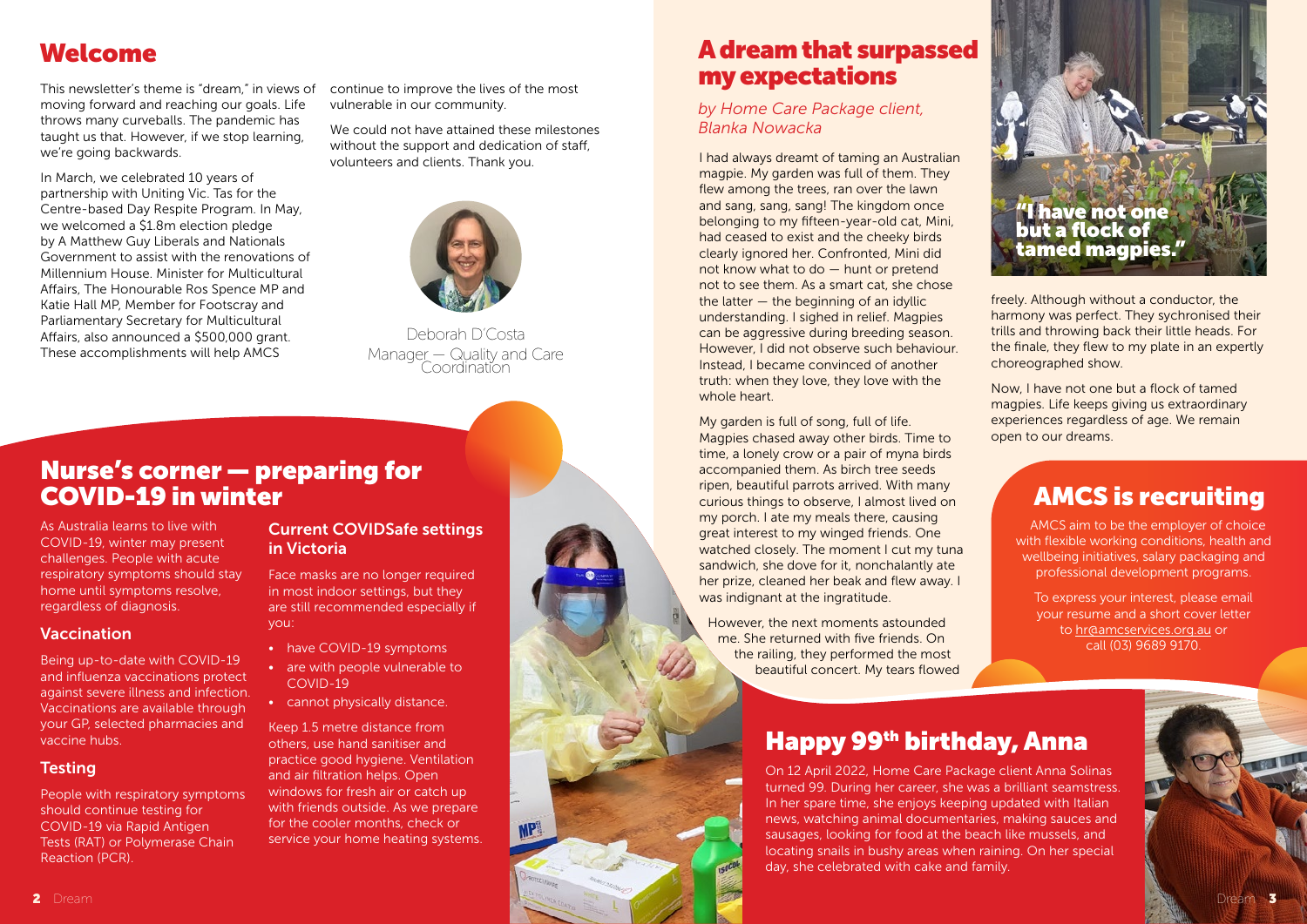## Staff profile Rex Obtinalla, *Support Worker*

#### Tell us a bit about yourself.

I am a friendly person, easily adapting to people. My interests include listening to music, playing the guitar, singing karaoke and blogging. Originally from the Philippines, Tagalog is my first language. I speak a little Arabic. My wife of 17 years, Arlin, is also Filipino.



### "Being a Support Worker is not only a profession but also a vocation."

## A life on survival and courage

### Gemma Mendonez *Home Care Package client*

Despite the life challenges Gemma has faced, she counts her blessings. She shares her experience with violence to raise awareness and help others.

### Family ties

Born in the Philippines, Gemma was one of six children. After meeting her future husband at a temple, she migrated to Australia in 1984 and sponsored her parents and one of her sisters to move.

"I was meant to come in 1983 but I didn't want to leave my friends. We didn't need money because my parents had a Doctorate of Education. I never knew how to clean because we employed servants," Gemma explains.

During the years, she experienced abuse from someone with a "Jekyll and Hyde personality. I never knew what I would get."

As a result of declining mental and physical health, she sent her only son to live with her sister in Western Australia because, "she married a good man."

"I was afraid…the abuser threatened my friends and family," Gemma recalls. "I contacted the police and took out an AVO."

Gemma calls for more understanding on violence against women so survivors feel less alone and can build support networks. If you are in immediate danger, please call 000. For counselling, please visit [1800respect.org.au](http://www.1800respect.org.au) or call 1800 737 732.

### Life as we know it

For 17 years, she worked as a typist. Lonely in her marriage, she learnt the skill. Her husband did not work, and she desired to be



social. Afterwards, she became a Buyers Assistant until retirement. Over the years, she loved holidaying in America to visit her brother and sister. The latter followed their parents' footsteps in achieving a Doctorate in Education. Sadly, her younger of the two sisters living in Perth died of cancer last year.

"I'm still grieving but trying to move on with life. I enjoy walking with friends. My two dogs are therapeutic. I also attend the Filipino Senior Citizens Club regularly and participate in the AMCS Volunteer Visiting Programs," Gemma describes.

AMCS match older adults and volunteers with shared cultural backgrounds, hobbies and interests. For more information, please contact [volunteer@amcservices.org.au](mailto:volunteer@amcservices.org.au) or ask for a Volunteer Coordinator at (03) 9689 9170.

### AMCS experience

"I only leave the house after taking painkillers because of my arthritis. My Support Workers are caring and helpful. I don't need to tell them what to do," Gemma says. "Marila is the most industrious Support Worker I've ever met. She is dedicated to her work and an excellent example. I always recommend friends to AMCS."

For information on Home Care Packages, please contact Eloina, Intake Coordinator, on [homecare@amcservices.org.au](mailto:homecare@amcservices.org.au) or 0432 099 225.

## AMCS and Uniting Vic. Tas 10-year partnership

On 23 March 2022, AMCS celebrated 10 years of partnership with Uniting Vic. Tas for the Centre-based Day Respite Program at Knox Gardens Community Hall in Wantirna South.

The program encourages carers to look after their health and wellbeing, with the comfort of knowing AMCS is supporting their dependants through various activities.

Janice Parfitt and Alina Urbanczyk were special guests at the event as two of the people who established the collaboration.



AMCS is looking for more Support Workers. For information, please contact Kristy, Senior Support Worker Officer, on [kristy.harris@amcservices.org.au](mailto:kristy.harris@amcservices.org.au) or 0401 219 609.

#### How long have you worked at AMCS? Four years.

#### Tell us about your role.

As a Support Worker, I assist clients with showering and dressing, meal preparation, household chores, and driving or accompanying to medical appointments, shopping and walking.

To help build clients' self-confidence, I encourage them to be more active. I like working with older people from different cultures, because I understand their perspective. We build understanding and trust. I also teach them how to use technology like mobiles and internet.

The AMCS office team are helpful and supportive, making my job easier and more enjoyable. Being a Support Worker is not only a profession but also a vocation.

> The relationship would also not be a success without AMCS Respite Team Leader Marek Smalec and his wife, AMCS Respite Worker, Malgorzata Smalec. We are grateful to have important and long-lasting partnerships to deliver essential care.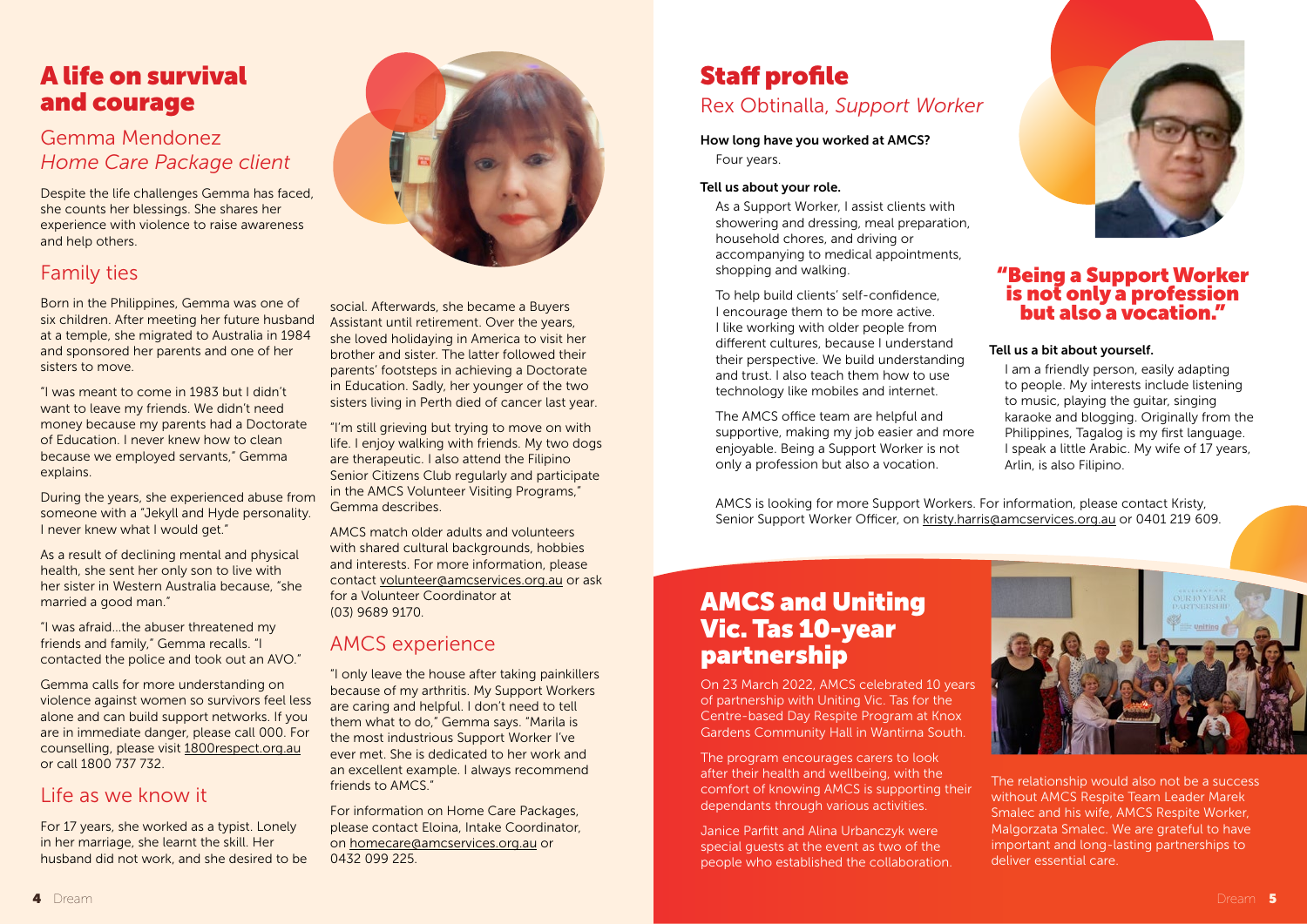### Change of legal entity

Due to the organisation's rapid growth, AMCS has changed the legal status from an Incorporated Association to a Company Limited by Guarantee. The change improves AMCS' position to meet the opportunities arising from the Royal Commission's aged care recommendations.





## Turkish-inspired yoghurt and savoury granola

*A recipe by Ngaire Hobbins — dietitian, writer, aged care consultant*

A healthy breakfast with probiotic offerings of goodquality yoghurt, extra protein from eggs, nuts and LSA (linseeds, sunflower seeds and almonds), and oils for antioxidants and anti-inflammatory benefits.

- 130 g (4½ oz/½ cup) probiotic Greek yoghurt
- ½ Lebanese (short) cucumber, chopped
- 3 4 cherry tomatoes, halved
- 1 tbsp LSA
- 2 tbsp savoury granola or handful of toasted and chopped almonds
- 1 soft boiled egg, peeled
- pinch of ground turmeric
- handful of small black olives
- handful of chopped flat-leaf (Italian) parsley
- a few chives, chopped
- olive, macadamia or flaxseed oil, to drizzle
- optional salt flakes and freshly ground black pepper

Serves 1

### Ingredients

### Method

- 1. Spoon the yoghurt into a serving bowl or plate and sprinkle with turmeric.
- 2. Arrange the cucumber, tomatoes and olives over the yoghurt.
- 3. Sprinkle the LSA and scatter the herbs and granola over.
- 4. Cut the egg in half and place in the centre.
- 5. Add drizzle of oil and season with optional salt flakes and black pepper.

*Ngaire is a fully qualified, medically trained dietitian passionate about helping people to get the best from life and age well.* 

[www.ngairehobbins.com](https://www.ngairehobbins.com)

## Party promises \$1.8m to Millennium House

Mr Craig Ondarchie MP, Shadow Minister<br>
0422 226 105 or (03) 9689 9170. for Multicultural Affairs and Citizenship, and Mr Bernie Finn MP, Member for Western Metropolitan Region, were also in attendance and enjoyed performances by the Melbourne Polish Children's & Youth Choir.



On 2 May 2022 at Millennium House in Footscray, The Honourable Matthew Guy, Leader of the Opposition in Victoria, pledged \$1.8m to assist with the venue's renovations. The support will help upgrade the not-forprofit community centre for diverse groups to hold meetings, workshops, education and training, information sessions and cultural celebrations.

"…We want to show future new communities of Australia that it's important to keep your roots as an Australian and to preserve and keep your community going at a place like this," Mr Guy says.



### A visit from Members of Parliament

Minister for Multicultural Affairs, The Honourable Ros Spence MP and Katie Hall MP, Member for Footscray and Parliamentary Secretary for Multicultural Affairs, announced a \$500,000 grant towards Millennium House's structural upgrades.

AMCS staff, board members and community members celebrated over morning tea and singing from Home Care Package client Francesca Catroppa.

### Let us help you find work

The AMCS Employment Program offers career guidance though skills development, education and training, and community services experience. Find your preferred occupation, and receive industry-specific professional growth, mentoring and postplacement support.

For more information, please contact Rohan on [rohan@amcservices.org.au](mailto:rohan@amcservices.org.au) or 0417 572 977.

## Free industryrecognised short courses

Learn new skills in MYOB, Microsoft Office, Multicultural Leadership, aged care and digital skills development. Discover opportunities and strengthen your employment options. Available to City of Maribyrnong and Brimbank residents.

Contact Vesna on [training@amcservices.org.au,](mailto:training@amcservices.org.au)

### New social support for seniors

By popular demand, AMCS now has a weekly Arabic Social Support Group in Gladstone Park and an Albanian Centre-based Day Respite Program in Dandenong.

Although we are not taking new clients for the above, AMCS is accepting more participants from all cultural backgrounds for the Centrebased Day Respite Program in Endeavour Hills. If you are age over 65 and have a carer, please contact Barbara Obradovic on [barbara.obradovic@amcservices.org.au](mailto:barbara.obradovic@amcservices.org.au) or 0403 165 648.